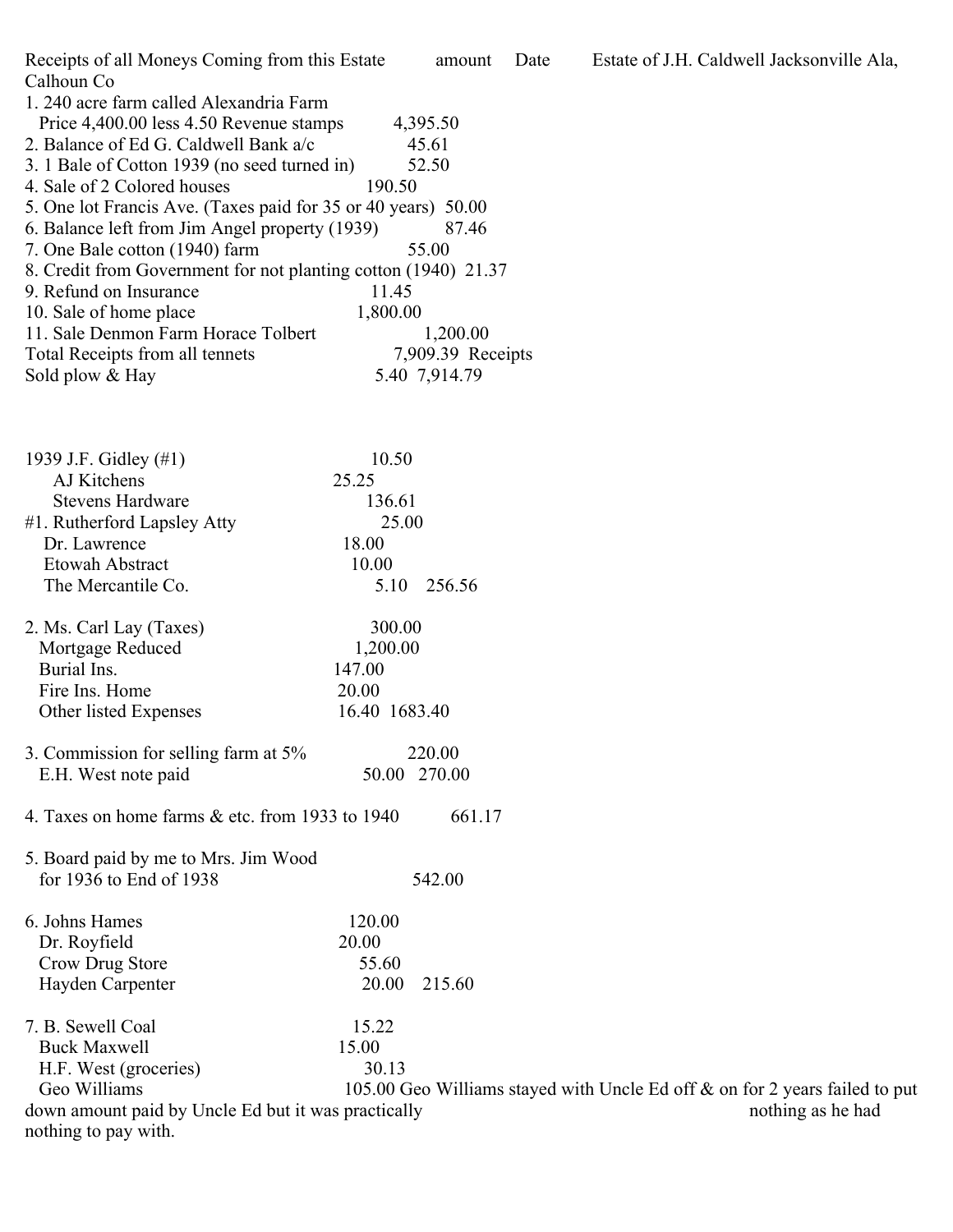256.56 1683.40 18 270.00 20 661.17 24 542.00 29 215.60 27 165.35 3 Total 3,794.08 Balance forwarded 3,794.08 #8 Mrs. D. Rowan 200.00 Redemption of property 800.00 Wilson Harware 12.00 First Natl Bank 37.50 Cy Young Atty 45.65 West Side Drug Store 27.21 Repairs Denmon place 50.00 1,172.36 #9 Insurance on house 39.20 Lapsley abstracts 45.00 84.20 #10 Taxes 1940 paid 1941 (home) 59.48 #11 To John Nisbet Com. 90.00 part year taxes 19.30 " " Ins. 11.45 120.75 #12 Escaped Taxes redeemed after 5/41 11.18 #13 Dr. James Williams Medical Service from 1928 to 1938 46.50 #14 John Nisbet selling commission for Denmon place 60.00 Abstracts, Surveys, Etc 51.90 111.90 Expenses 5,400.45 Recipts from all sources 7,914.79 Expenses paid out 5,400.45 Divided amoung heirs 2,514.34 May 14/41 Heirs of J.M. Caldwell (J. M. Caldwell) (5 Heirs) Checks made out to the amount of 148.39 x 5 5/14/41 741.95  $103.04 \times 5$   $515.20$ Heirs of W.G. Caldwell (W. G. Caldwell) (7 Heirs) checks to the amount  $5/14/41$  405.99 x 7  $7/41.99$  $9/5/41$  73.60 x 7 515.20 Amount Paid to heirs 2,514.34 105.99 73.60 179.59 J.H.C.

Rec'd from Estate 2 Spent money times that, [warn?] 500.00 if all had been charged to the Estate.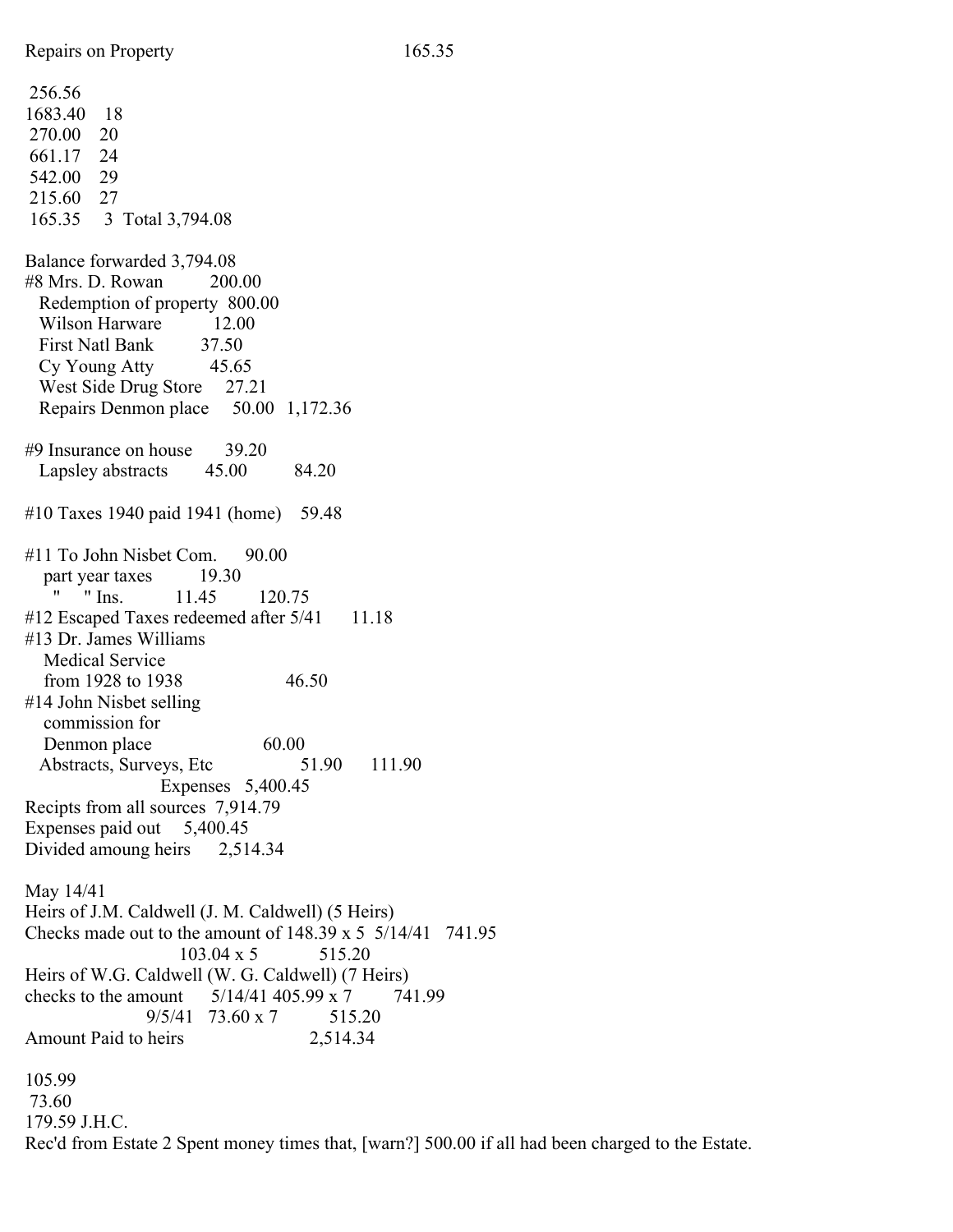## 5/28/

129.37

Repairs on cemetery lots. Three stones bought for grandfather & grandmother & infant child (sandstone) & Uncle Ed. Paid for by sale of mountain land. Grandfather & grandmother (1 stone together) Uncle Ed stone marker.

The amount paid out were as given on this sheet. My expenses over a period of 16 years would amount to quite a bit as I clothed him, gave him money, paid RR fare from N.Y. to Philadelphia and did not keep a record of same. Money spent by me would far exceed the money received for my part of property returns.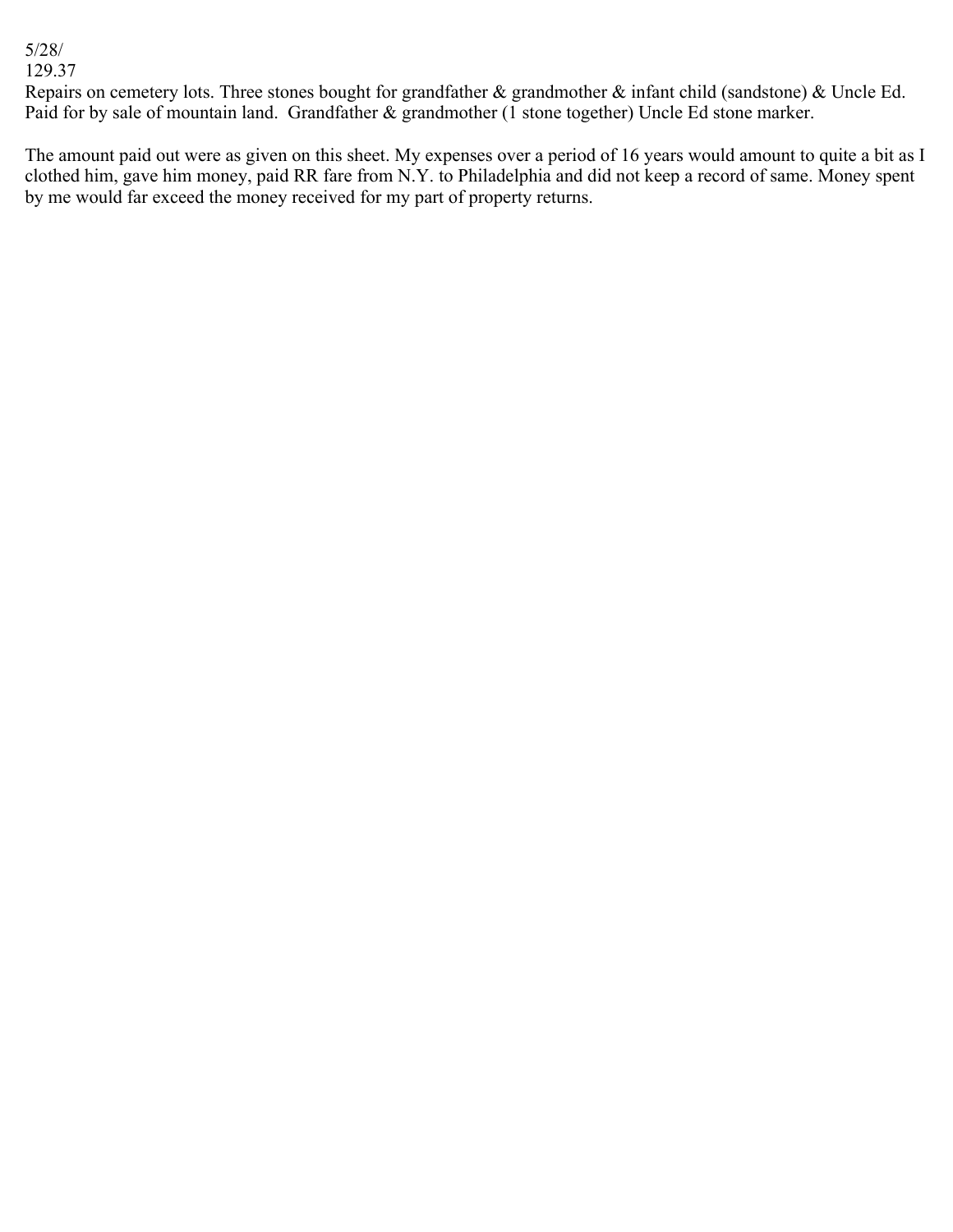Calhoun County Property Sold by J.H. Caldwell (J. H. Caldwell) and divided to heirs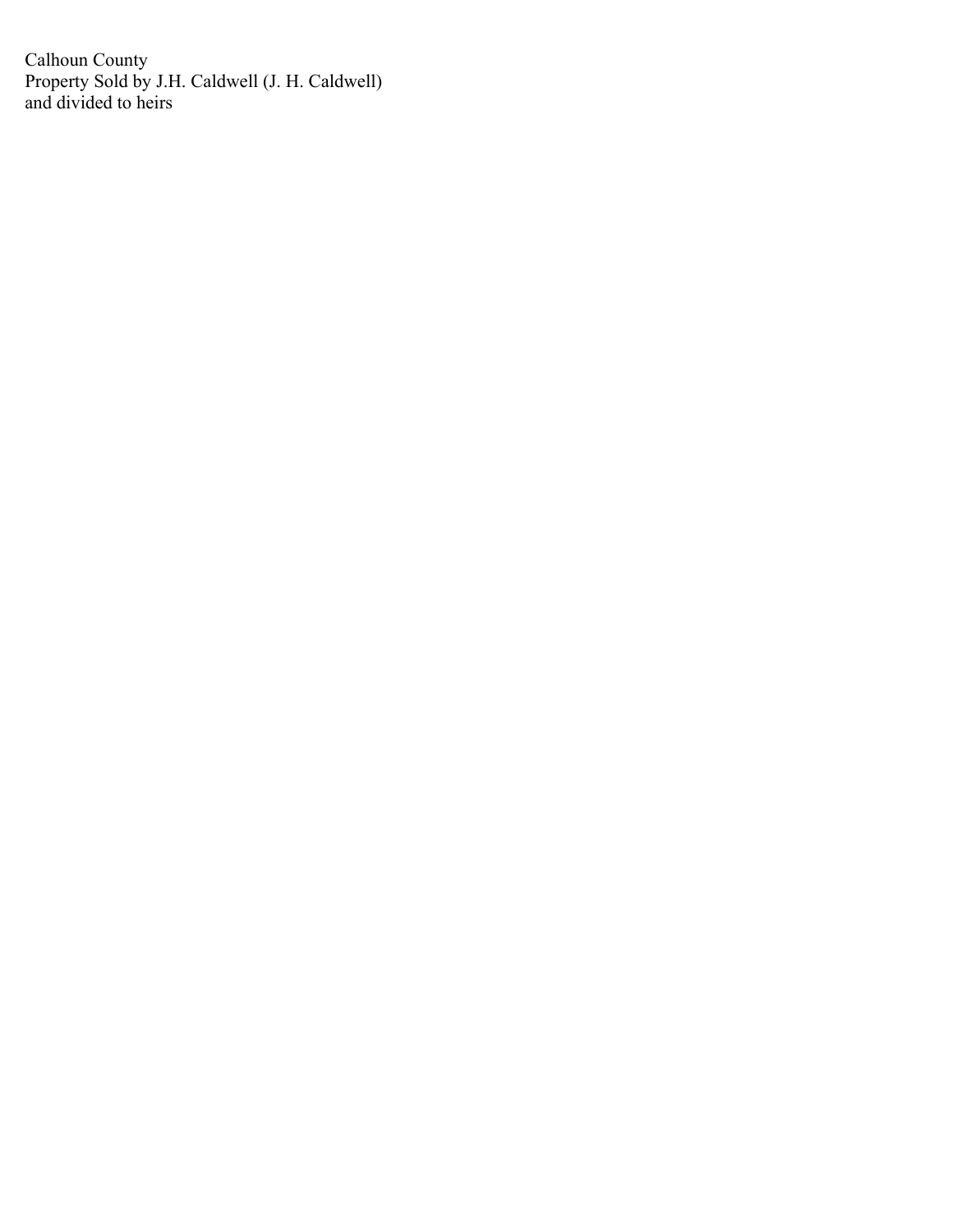Calhoun Co. Lands Mary Joe Edith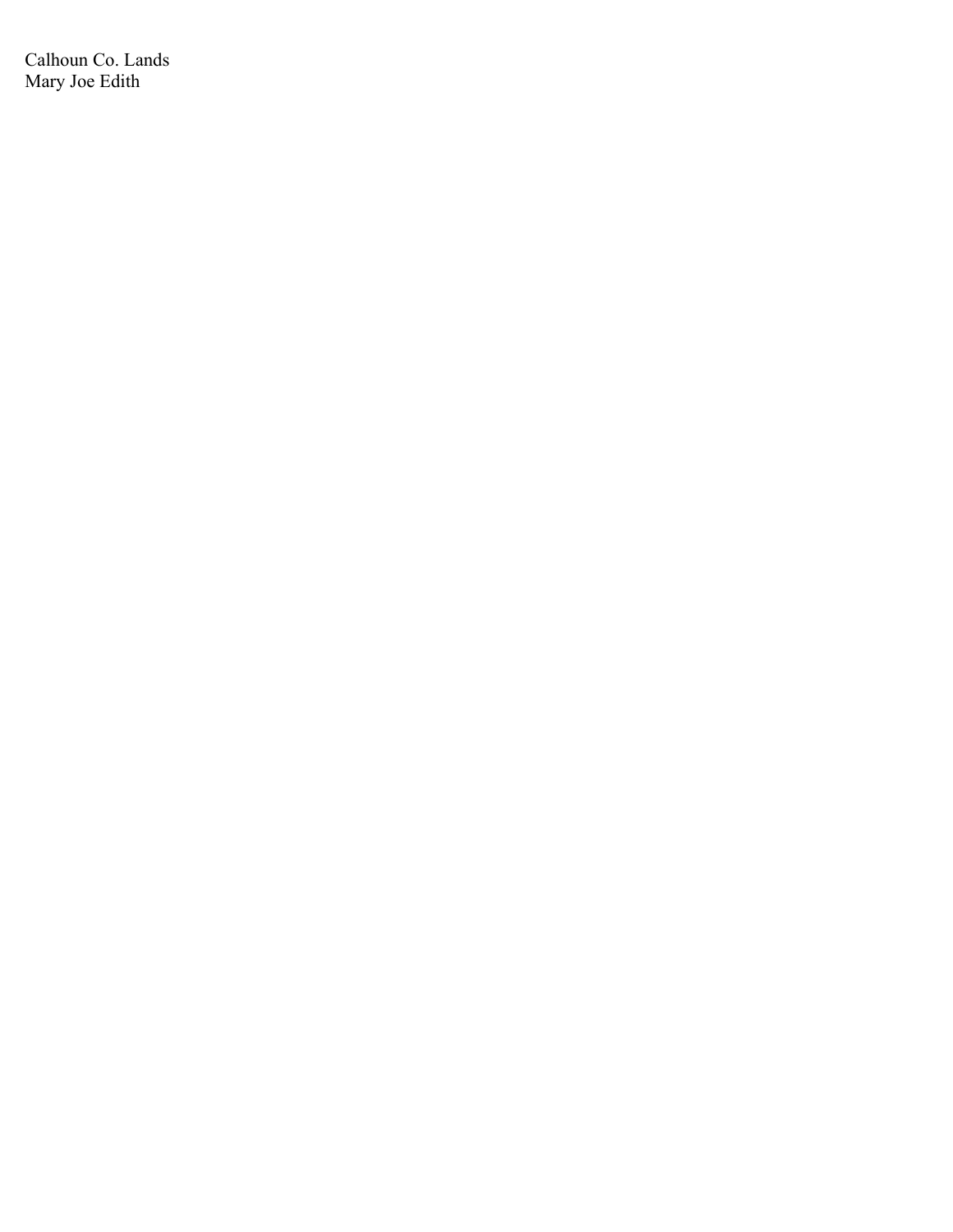Sold for 300.00 cash divided between heirs. Markers at cemetery took the extra amount including repairs of lots. JHC

March 12, 1941

Mr. J. Fred Gurley, Tax Collector,

Calhoun County, Anniston, Alabama.

Dear Mr. Gurley:

Enclosed you will find a check for a property owned by the Estate of J.H. Caldwell (J. H. Caldwell).

I am also asking a favor of you, and while it will take more time than you have to spend on it, I am perfectly willing to pay someone there in the office to give me the correct information regarding some of this property that has now gotten out of the hands of the State, which I will explain.

The property that was once owned was the west half of the N.W. quarter, and West half of S.W. quarter of 8-9-14. The S.E. quarter of N.E. quarter 7-9-14. The S.W. quarter of N.E. Quarter 18-14-9, which makes a total of 240 acres. Several years back, according to your records, the S.E. of N.E. of 7-14-9 was assessed by Mr. W.I. Greenleaf (W. I. Greenleaf) of Jacksonville, 1935, 1936, 1937, 1938, 1939 and also 1940, but I do not think from the information I have received that he ever paid taxes on this property. The S.W. of the N.E. of 18-14-9 also was assessed by Mr. Greenleaf from 1934, I think, until 1937. No taxes ever paid, and the property was taken over by the State. It is my impression that the last mentioned property was paid by the J.H. Caldwell Estate up until 1937.

According to Mr. W.I. Greenleaf, he states that the description mentioned as having been assessed by him was bought from my uncle, Ed. G. Caldwell, who was executor of the Estate. I have been unable to find any deeds conveyed to him, by my uncle, and I am sure that he never a dollar for any of the property. I think that it was, more or less, of a promissory deal on my uncle's part that he would sell them to him at a stipulated amount but at an undecided time, and I was wondering if you could give me the information as to how this could be cleared up. Would an abstract show whether or not this property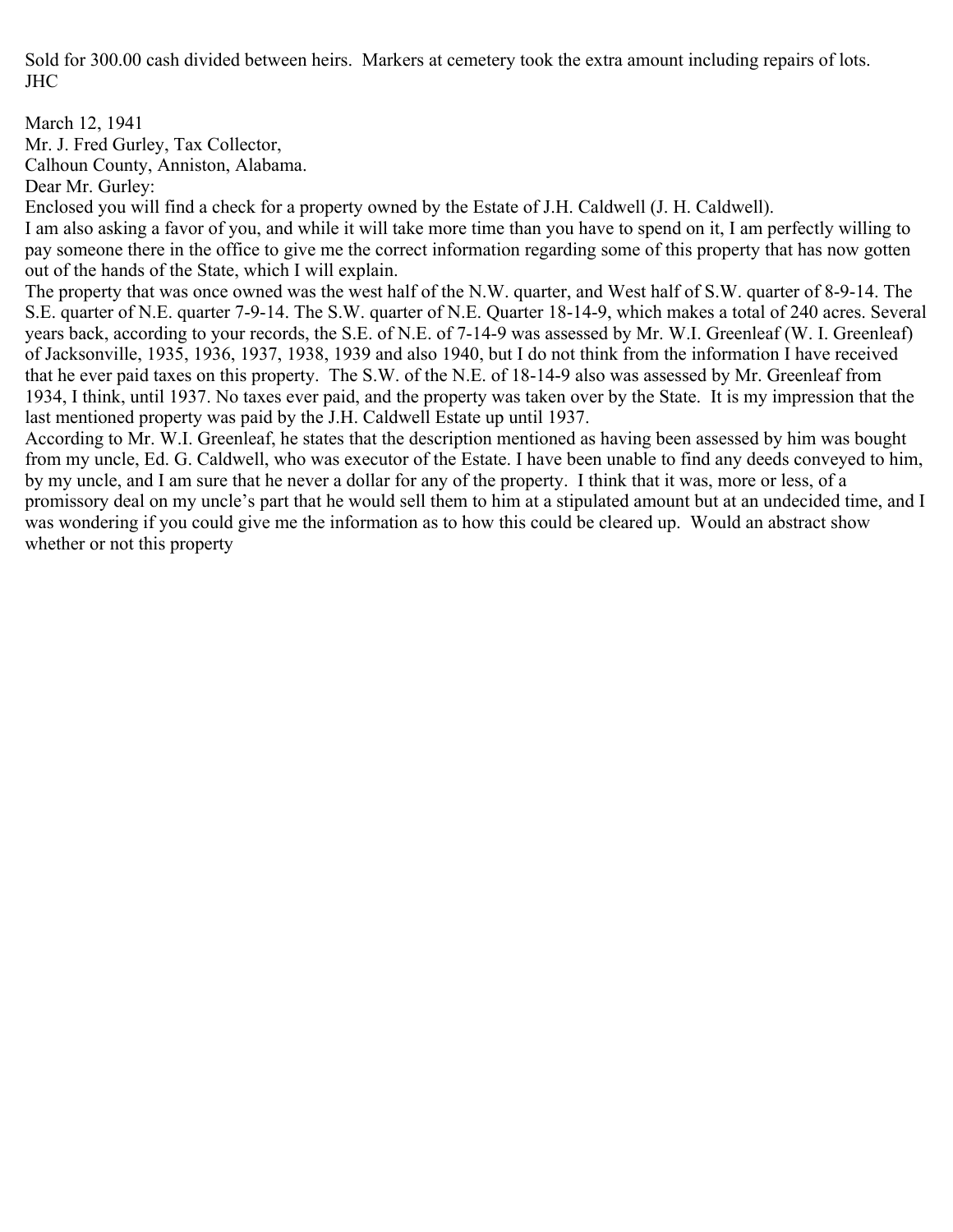was sold by my uncle. Of course it may be possible that he would have a bill of sale for this property that is not recorded. If there is anything you can do for me so that I can get this thing straightened out I would appreciate very much your helping me and I am willing to pay what I know would be a fair amount on your part to you.

Thanking you very kindly and hoping to hear from you at your convenience, I am Yours very truly, JHC/amm enc.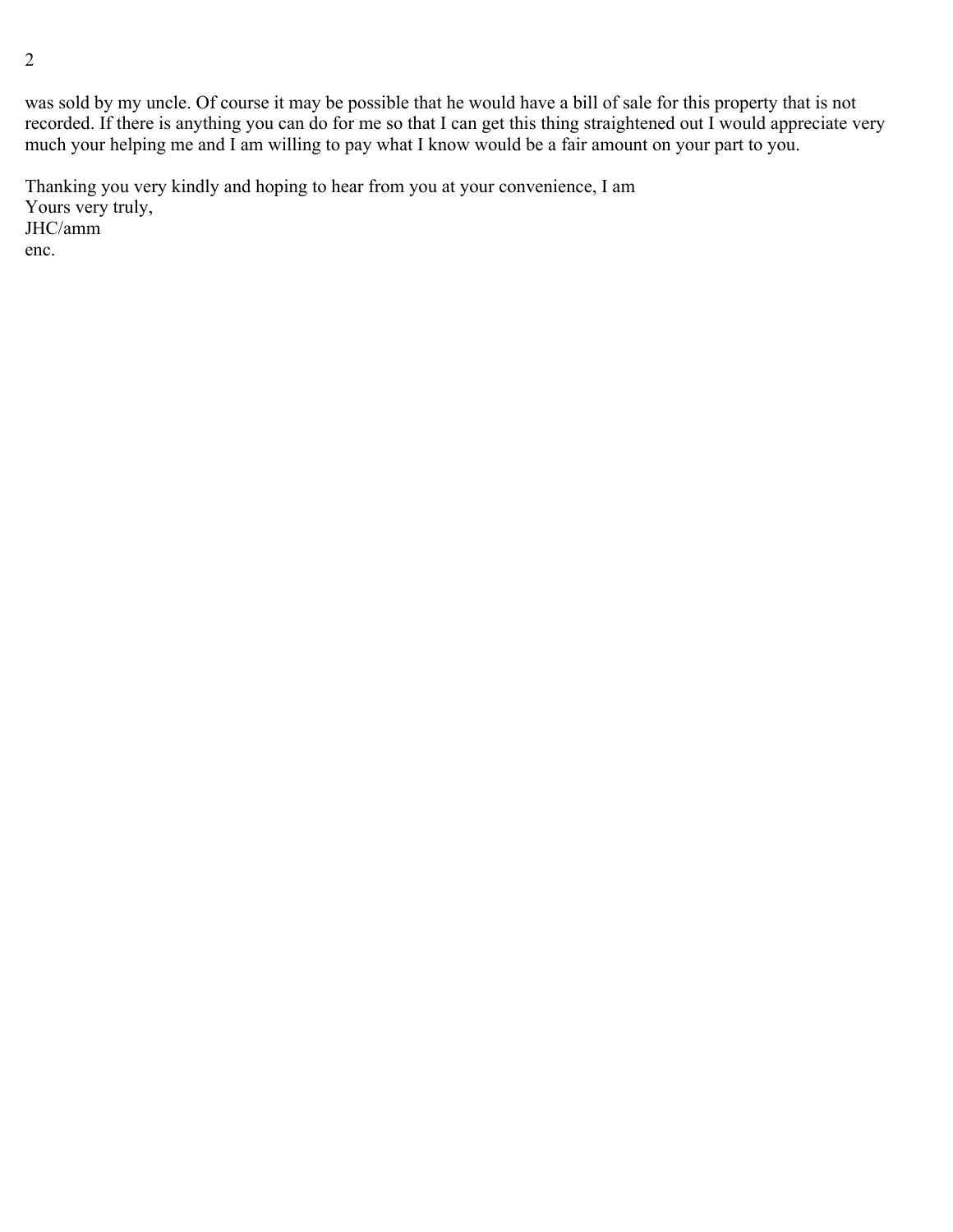Hotel Reich A.P. Reich Hotel Co., INC. Owners Direction of A.P. Reich Gadsden, Alabama

December 26, 1941

Mr. Jim Wood c/o The Bank Jacksonville, Alabama

Dear Jim,

Last week I received description, etc., of the property you wanted up on the mountain and I offered you for \$300.00 provided you would pay commission to John Nesbitt (John Nisbet) and that I would be released from any abstracts.

I do not know what to say to you, Jim, in regard to what might turn up about the deed later on. I have been honest with you in saying that I know nothing whatever about Mr. Greenleaf having any kind of an agreement with Uncle Ed but I do not think that you will ever have any trouble whatever because Greenleaf has had so many suits that I think they would throw it out like they have many others. I tried every way six months ago to find record of any sales and there were none to be found. So, if you are willing to pay me \$300.00 cash and commission to John Nesbitt (John Nisbet), I will sign the deed you sent me and return to you immediately.

Hoping to hear from you at your earliest convenience, I am Yours very truly, JH Caldwell John Caldwell 212 Argyle Circle Gadsden Ala

This 300.00 with the consent of all heirs was spent for markers for Grandma, Grandpa, & graves.

Dear Jno:

Glad you rec'd deed I mailed you. J.M. Wood (J. M. Wood) says ok & to post sign & return. We will fix up the commission. He suggests that you might have overlooked the fact that Greenleaf traded under name of J.V. Public Service Corp. & deed would be in that name. Wood says however he will take care of Greenleaf, if possible. Compliments of the season. Sincerely JBN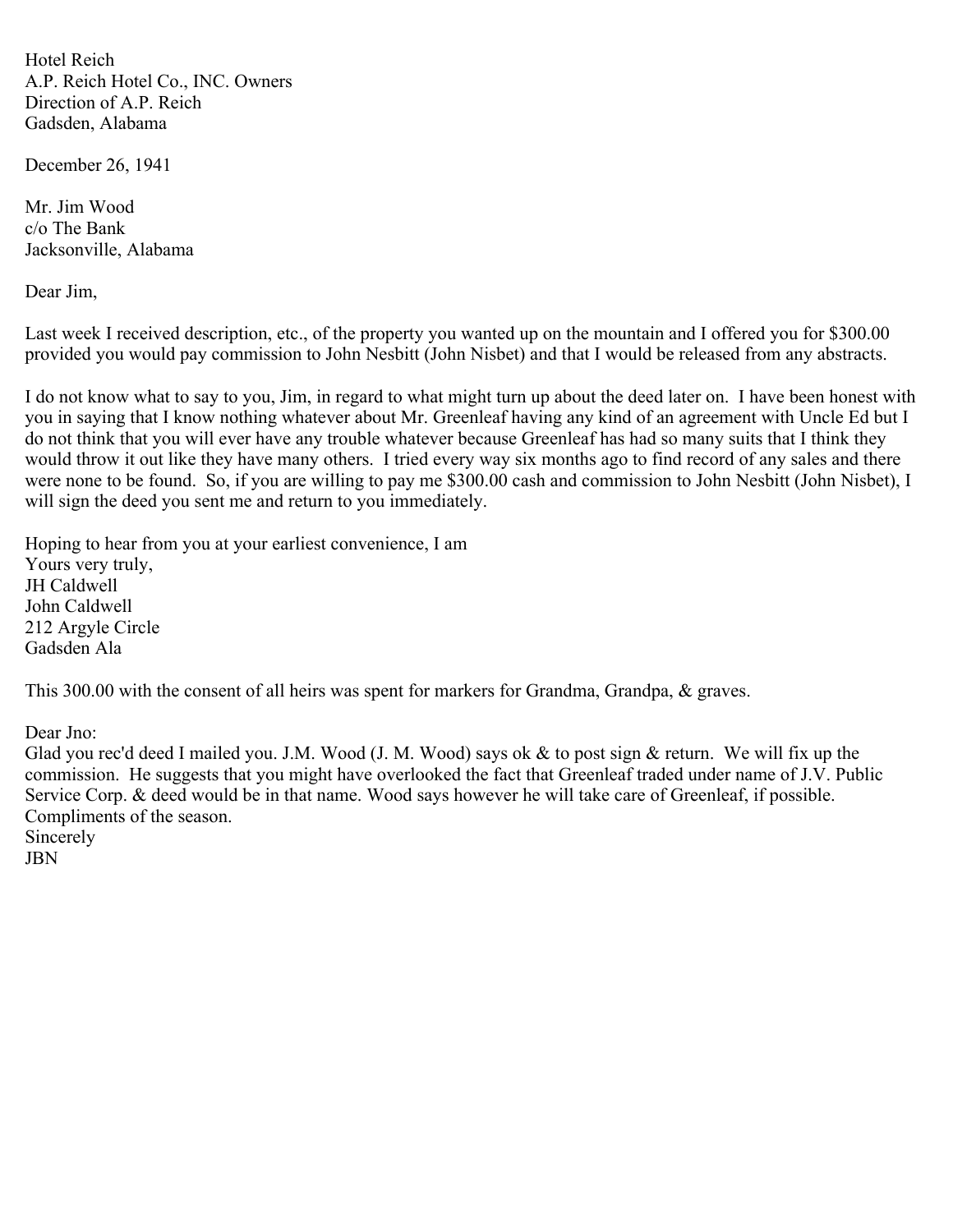Estate papers Sale of lands 300.00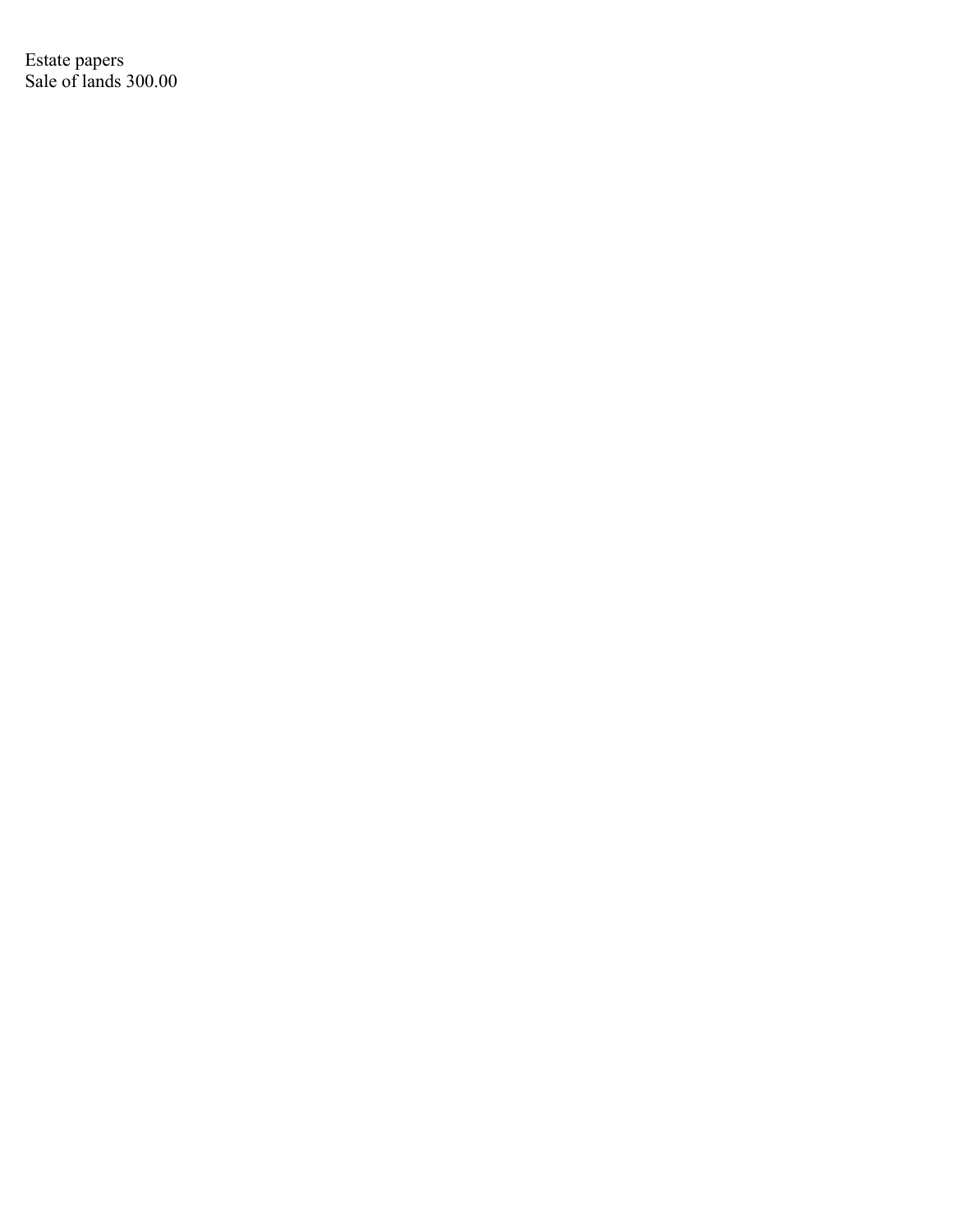J.H. Caldwell (J. H. Caldwell) 38 Narbrook Park Narberth, PA.

No. 450 Narberth, PA. March Pay to the order of Horace Tolbert \$16.70 Sixteen & 70/100 Dollars

To The National Bank of Narberth Narberth, PA.

J.H. Caldwell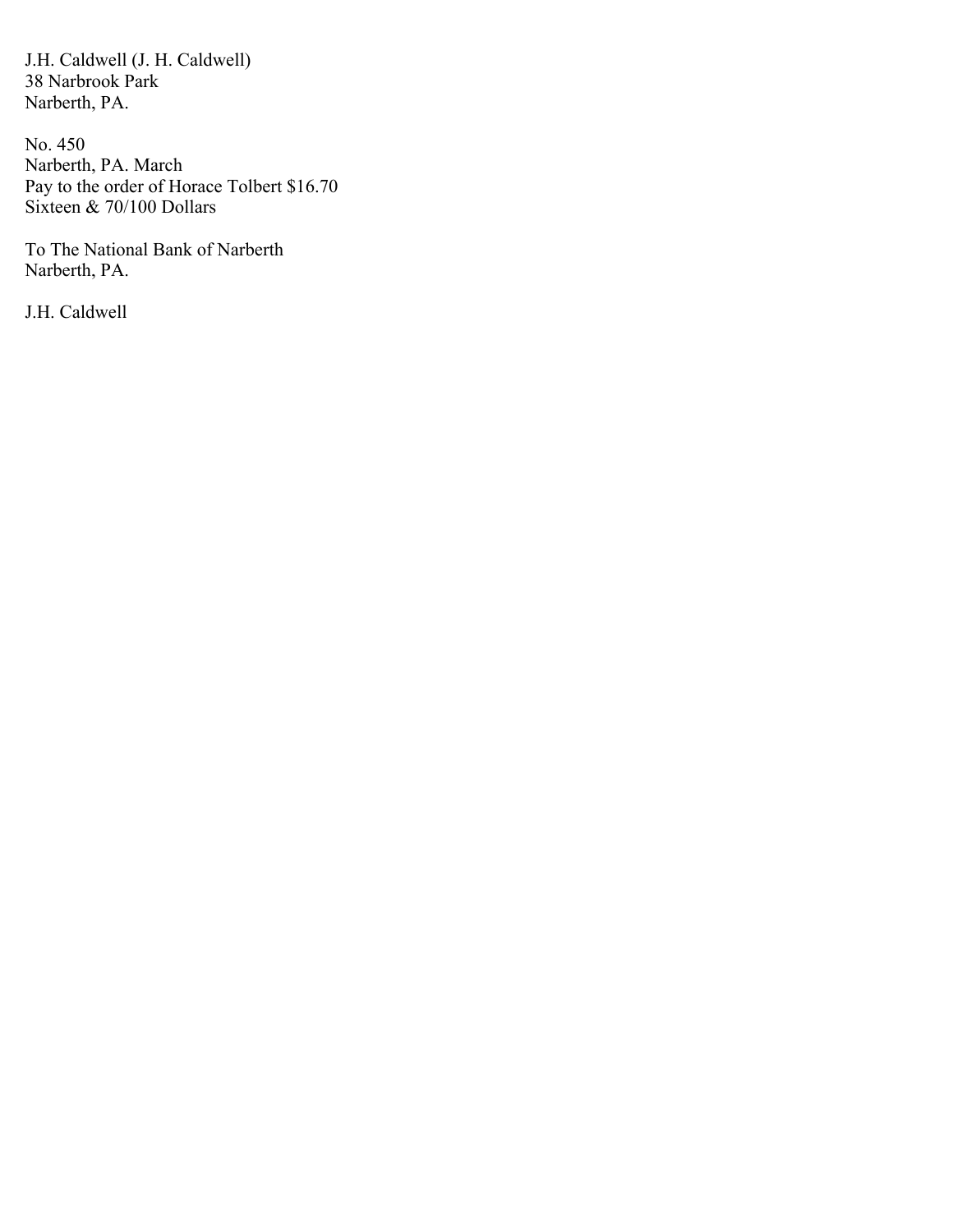## Horace Tolbert

[1st stamp] Pay to the order of any bank, banker or trust co. First National Bank Jacksonville, Ala. J.M. Wood, Cashier

[2nd stamp] Pay to the order of any bank, banker or trust co. Prior endorsements guaranteed The Pennsylvania Company for insurances on lives and [?] annuities

[3rd stamp] Birmingham Clearing House Birmingham Trust & Savings Co. Birmingham, Ala 61-8 E.W. Finch, Cashier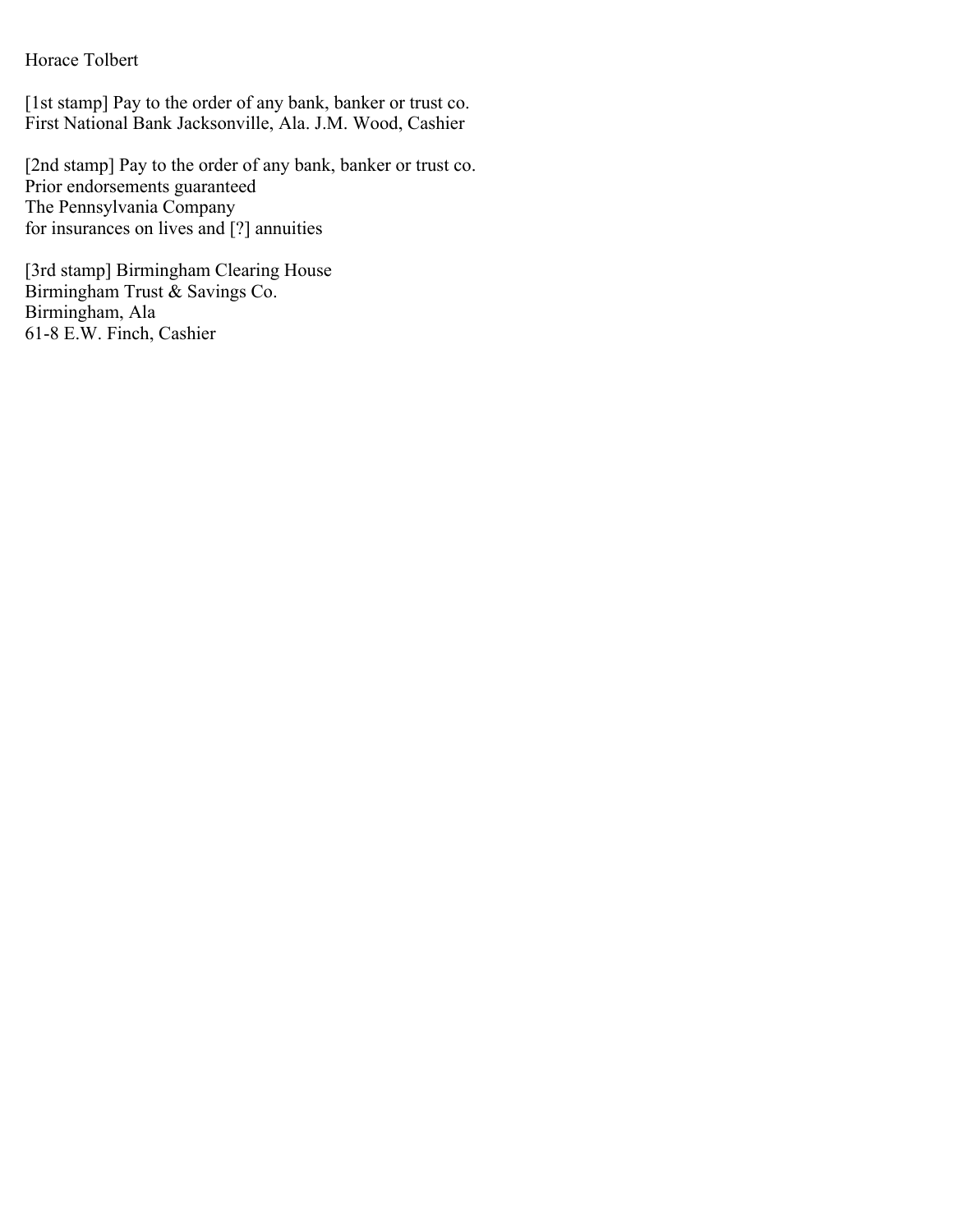Mark Every Grave Gadsden Marble & Granite Co. Long Brothers Memorials 633 Broad St. Phone 722 Gadsden, Ala. 5/28 1942 Received of J.H. Caldwell (J. H. Caldwell) One hundred Twenty Five & 97/100 check 125.97 in full for marker Account Note Gadsden Marble & Granite Company by John W. Long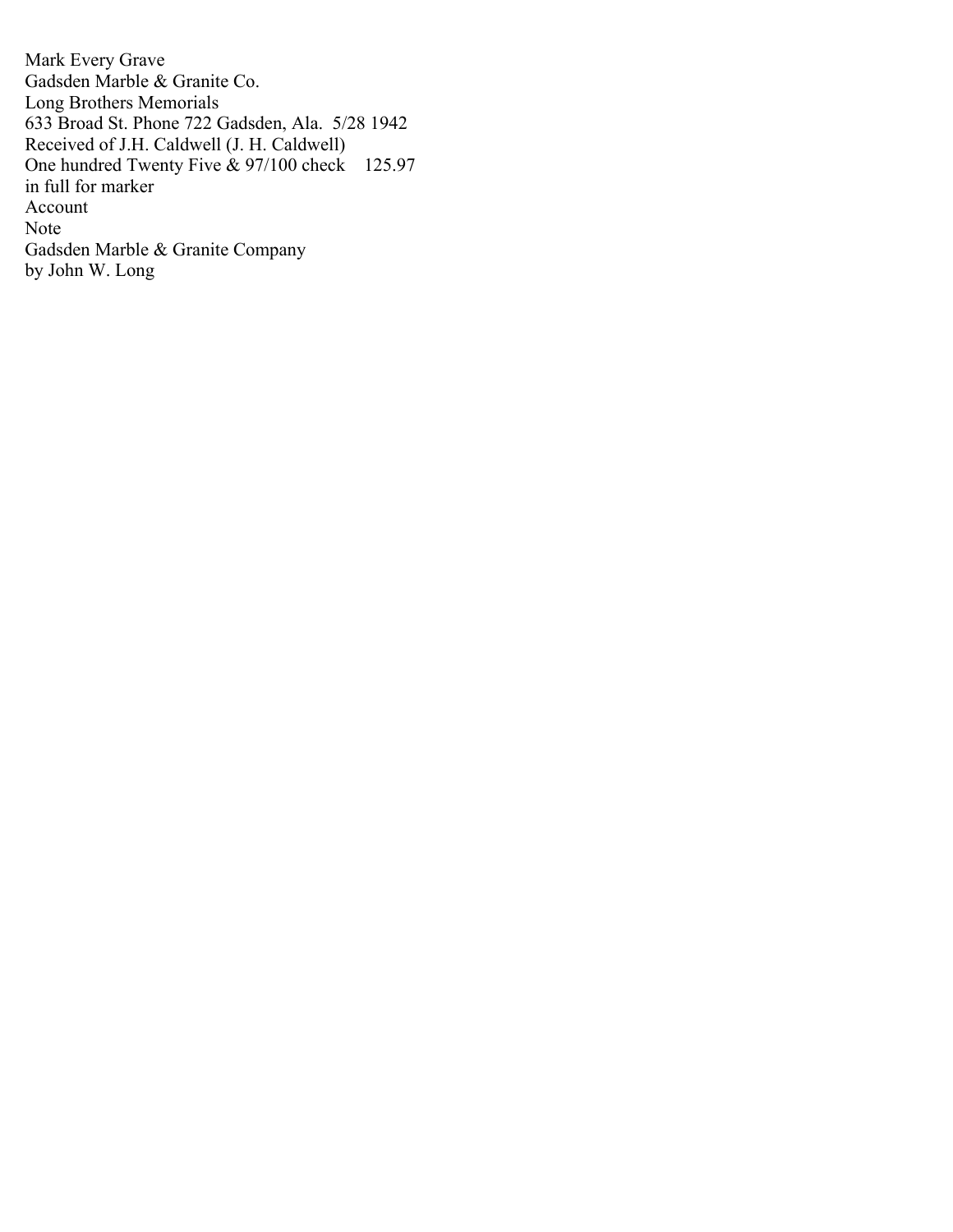J.H. Caldwell (J. H. Caldwell) 38 Narbrook Park Narberth, PA. no. 470 Narberth, PA. May 25, 42

Pay to the order of Gadsden Marble \$129.97 One hundred Twenty Nine and 97/100 Dollars

To The National Bank of Narberth Narberth, PA. J.H. Caldwell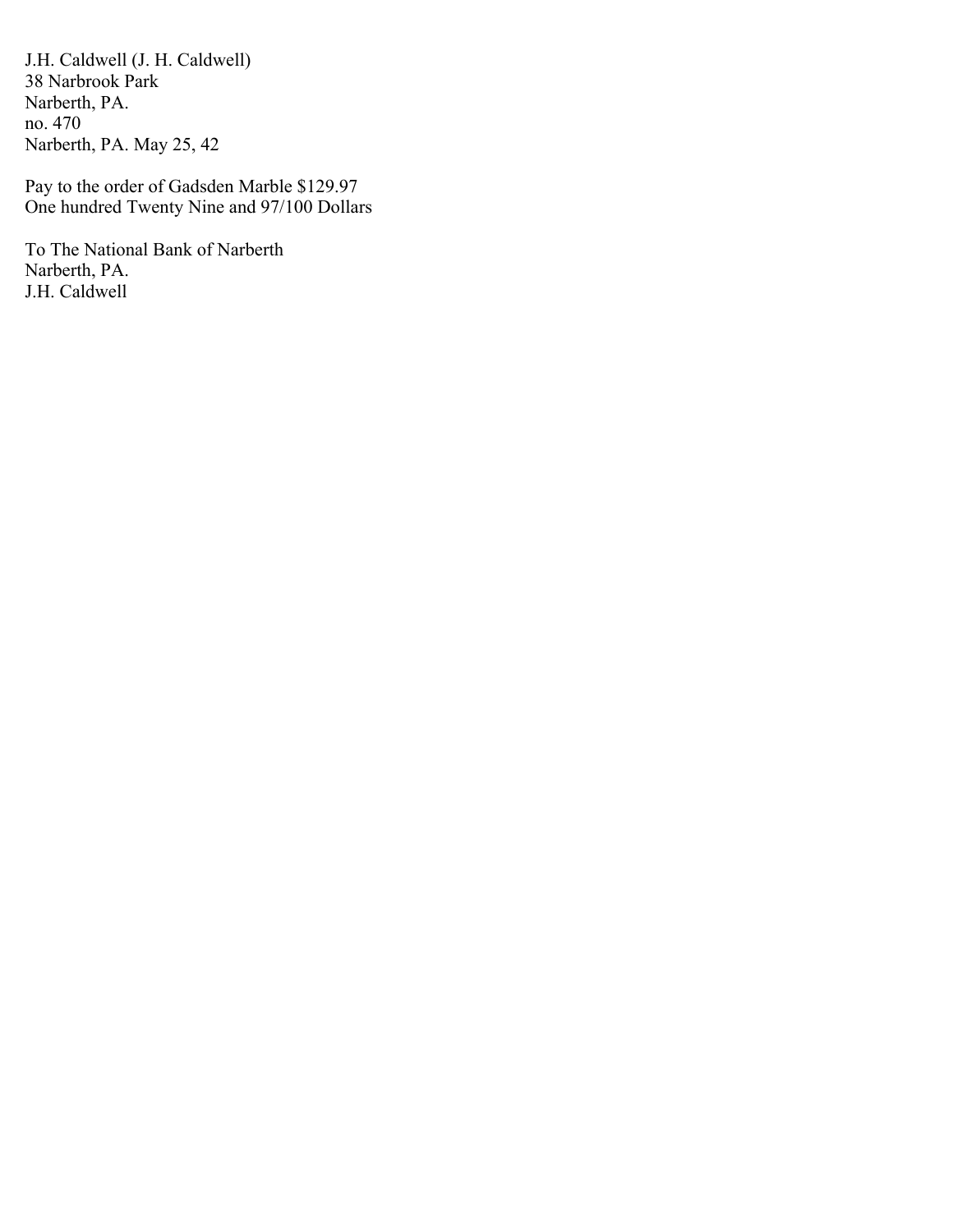Pay to the order of The American National Bank 15B Gadsden, Ala, 15B (?) Gadsden Marble & Granite Co.

Pay to the order of Any Bank, Banker or Trust Co. 22 May 28 42 Prior Endorsements Guaranteed Birmingham Federal Reserve Bank of Atla(?) Birmingham, ALA.

Pay to the order of Any Bank, Banker or Trust Co. All Prior Endorsements Guaranteed Jun -1 1942 Federal Reserve Bank 3-4 of Philadelphia, PA 3-4